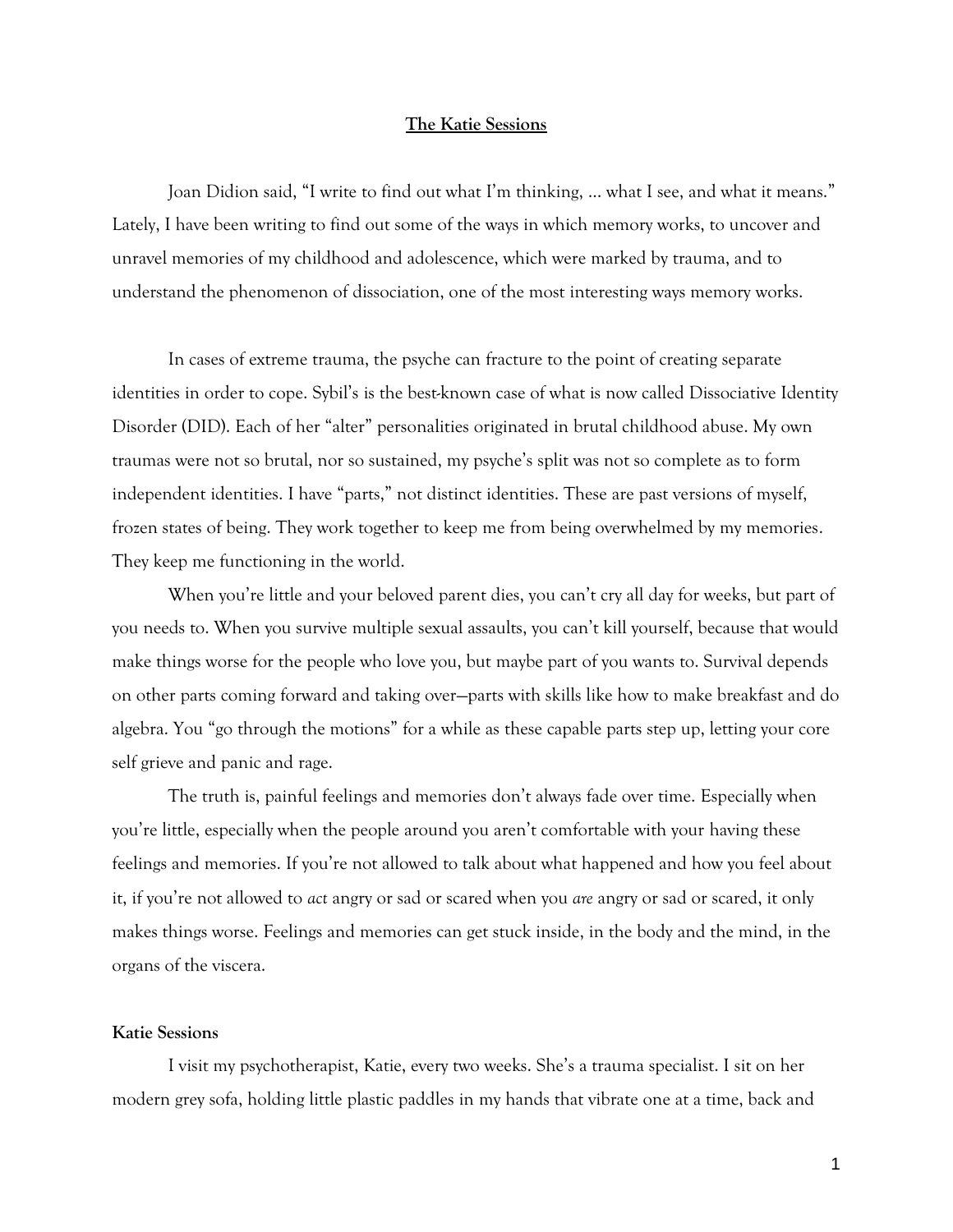forth, to calm my subconscious mind and my nervous system. She offers me tea and I say no. I just want to hold the soothing "tappers", turn down the volume on the excess stimulation that churns inside me. The rhythm helps the tightness in my chest unclench just slightly. It helps the pressure on my larynx ease up just a bit. These sensations come and go. I can't control or predict them, because they're coming from subconscious parts. In each session, a few come forward to talk to us. Katie and I work to connect with those parts, hear what they're saying, find out what they need.

We use tools developed to heal mental trauma, within the model of Internal Family Systems, which sees all people as containing sub-personalities that work together. Each of the parts is an element of my personality and memory; each wants or needs something. Some are in distress. Others are working to keep me from sensing all the anger and sadness and fear that's been locked away. Most of the time, I shouldn't even know their efforts are going on. It's all supposed to be behind the scenes.

Some parts have no words—they communicate via images, feelings, or physical sensations but they all have something to say, something they need. There are parts that hold happier memories and positive feelings. Katie helps me try to soak up these positive feelings and pass them on to the hurting parts, to comfort them. But sometimes, a hurting part comes forward and shoves me in the chest or grabs me by the throat. Right now, as I write this, some part is pressing on the left side of my sternum and filling my throat with the sensation of tears. They don't want me to tell. In a few minutes, I won't be able to find my words. Then one of them will put me to sleep. There's only so much we can take.

The thing is, everybody has parts, not just trauma survivors. Everyone experiences at least mixed feelings, will say something like:

"Well, part of me wants to go, but part of me just wants to stay home."

"Part of me wants to trust him and part of me is shouting, *No, run away*!" Everyone has experienced some level of dissociation. You zone out during a conversation; you enter the world of a play, a book, or a film, and it becomes real for a brief time. part of you knows you're you, sitting in a chair, and another part becomes a citizen of revolutionary France or Middle-Earth. There is a continuum from daydreaming and suspension of disbelief, to trauma parts, to a splitting off of personalities. Everyone has various elements to her personality that show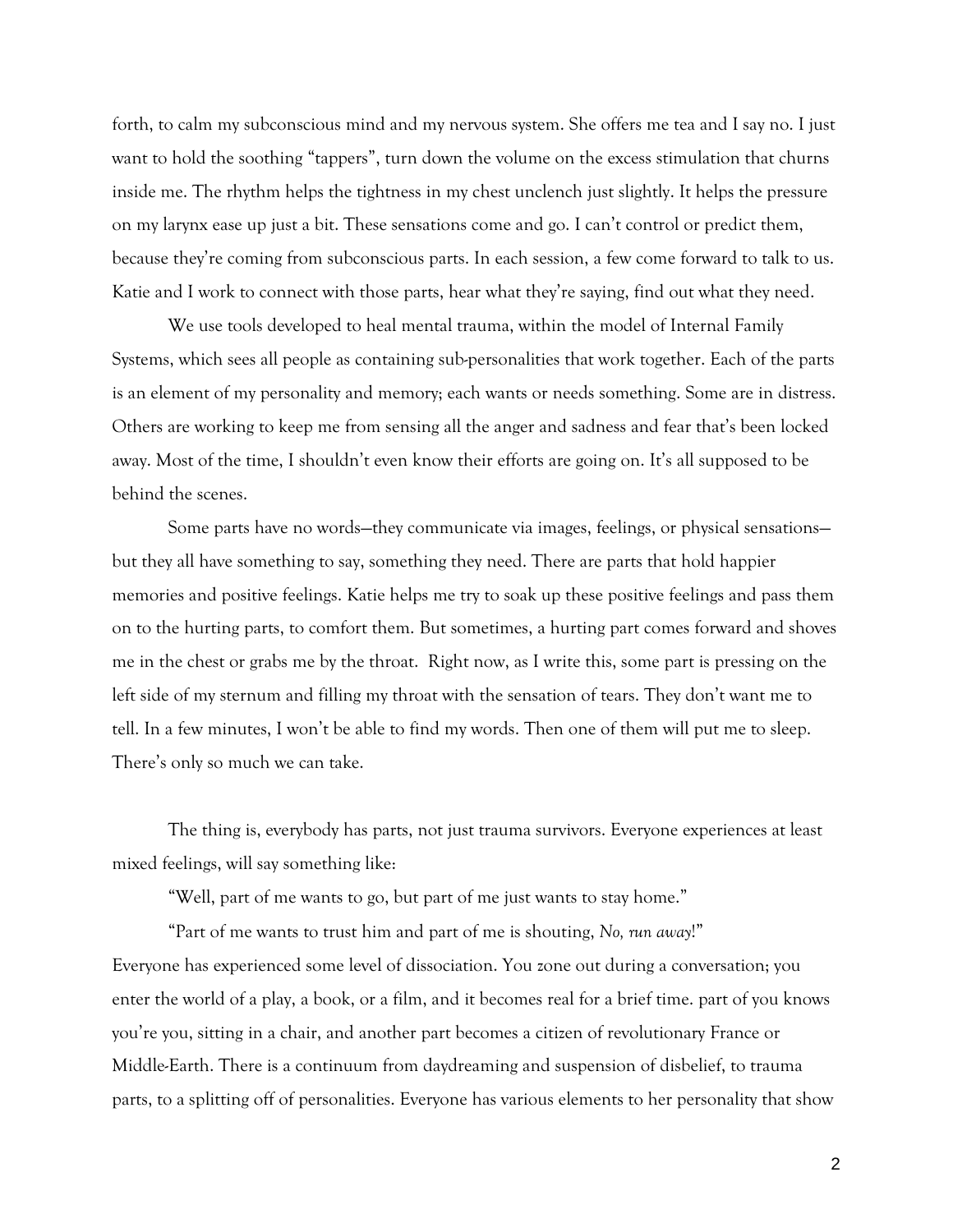up at different times, as needed. We channel our compassion when someone else is hurting, our perseverance when challenges arise.

In trauma, parts get stuck in time, and become harder to access. Hurting parts get shut down or frozen, and protective parts get activated. One friend I've told about this work said she thought of it as if I were a haunted place, and my counseling sessions were séances. It's not a bad metaphor. Though I have no experience of ghosts, I think it may well be similar, living in a haunted house and living in my body. My parts clench my gut, or pinch my neck, stab my head to get my attention, like a ghost might do. They sing and talk inside my head, rattle their metaphorical chains. They need my attention, often my undivided attention, which is difficult to manage. The Tribe can be disruptive and inconvenient. Often they come forward when I'm feeling relaxed, which makes sense—we are better able to deal with traumatic memories when we're feeling stronger—but I don't *want* to be choked with grief in the middle of yoga class. I have a hard time getting to sleep without parts rising up, looking for connection. Most nights I try to lose myself in a novel or a movie, someone else's story.

Recently, Katie and I encountered a young part who uses a similar coping technique. Mushki is around two. Her Papí is gone a lot for work, and she misses him terribly. She wants to cuddle with Mommy on the sofa. She wants her blankie, because she wants to feel Papí's love like a warm blanket curling around her. Mushki loves stories, she says, "because then it's Piglet who is scared and Eeyore who is sad, and Rabbit who is angry." Instead of her.

"Where would she like to go where she could be happy, right now?" Katie asks. I sent the question down to the Mushki-pain at my heart center.

"Kanga's house," the answer comes back.

"What a good choice," Katie says.

Of course I needed Kanga, who is so nurturing—gentle and strong at the same time—with that safe, snuggly pouch any little one might like to hide in.

# **July 12, 2014**

#### **11:10 am - 12:10 pm**

Katie and I have been working together for several months, meeting new parts in almost every session. Sometimes several different parts will come forward in a single session. Katie wants me to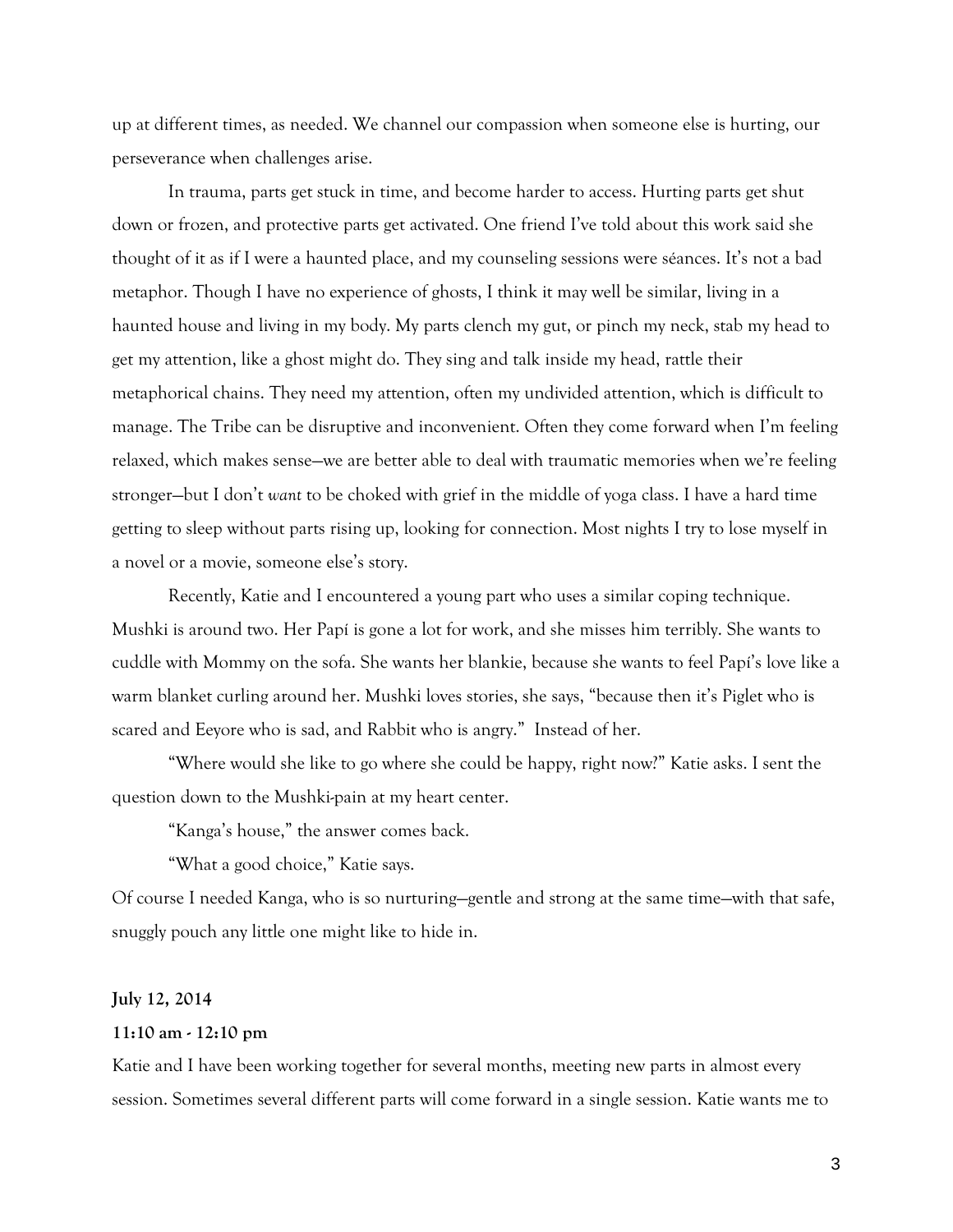create two more today. She explains that everyone has the equivalent of an inner mother and father, and these "Resources" are elements of their own highest self. Can I connect with a memory of myself being nurturing? I think of the yoga studio where I work, how it feels to walk the room, adjusting my students, affirming their efforts. Inside that memory, I find calm, gladness, security. I feel my bare feet on the cork floor, sense friends around me.

Okay, Katie says: my "yoga teacher self" will be shorthand for my inner Nurturer. Next I try to find a memory of myself being protective. I summon the image of a little boy I love, refusing to allow anything or anyone to hurt him. Now we have my Protector—two new Resources to help my parts as ideal parents would do.

Today a young part comes forward, scared and unhappy. She wants to hide where no one can see her. Katie gives me the tappers and I work on breathing deeper. Katie directs the part to look to her right, and see if there's somebody there. Yes, she says, surprised. Someone wearing a gorilla costume.

"It's a gorilla monster," she tells Katie.

"Is it scary?" Katie asks.

Raised eyebrows. Nodding.

"Well," Katie says, "we could put up a thick glass wall between us and the monster. That way, it can't get to us, but we can still look at it, and talk to it."

The little part is not sure. "Why would we want to do that?"

Katie says, "Because—I think this 'monster' might be another part."

Will it be a really thick wall?

Yes, Katie says, so thick no one could get through, not even a really strong monster.

This new part is only six years old, but it's her job, she says, to wear this big costume with a tall head so she looks grown-up size and scary. She works to make sure the little parts stay in line, and don't upset Mommy and Papí. "Be careful!" she says to them, over and over. "Be careful, or else!" "Or else what?" Katie wants to know. Suddenly there's an intense stomachache.

"Or else things might get really bad."

"And how does this part feel about doing this job?" Katie asks.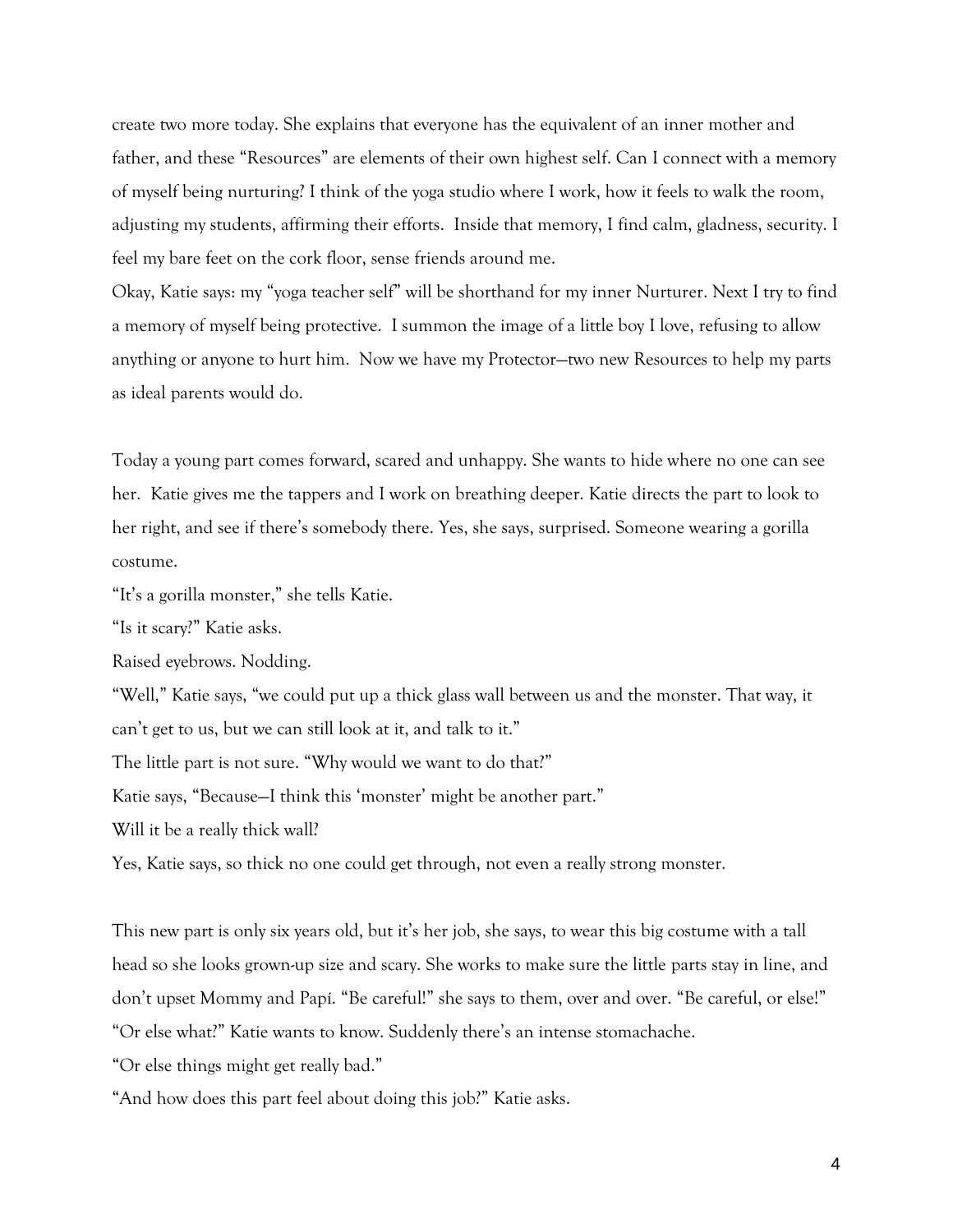The part does *not* like the job she is doing. Also, none of the other parts likes her because she's so scary.

"Would she like to do something else?" Katie asks. "Would she like to take off the costume? Absolutely. So exciting to leave the mask and the costume behind, go outside to play. Before she goes, Katie asks her to look to her right, and see if anyone is there. And there is.

The next part is very young, just a toddler. She doesn't have many words. She does have a terrible stomachache, a deep line of pain and pressure across the gut.

Katie asks if the stomach pain is linked to anything, if it goes outside her body.

Yes—there's something like a rope that goes out of her body.

Where does it go? Katie asks. To a place? To a person?

"It goes to Mommy and Papí." Does it go to a place on their bodies? Yes. The part is weeping. "Their faces." She loves their smiling faces. This part is only a baby, around one year old. She feels responsible for her parents' moods and feelings. She can make them smile, she knows, so when they're not smiling, she feels she has done something wrong. It makes her stomach hurt, the anxiety of keeping them happy.

## **Aug. 21, 2014**

## **11:10 am - 12:10 pm**

I am happy and upbeat as our session begins, glad to see Katie after her summer vacation. I've been building connection to my Resources, and a greater sense of unity inside, amongst the parts. When I find quiet moments, I send them the quiet. When I feel loved, I call attention to it, inviting them to soak it in. About twenty minutes into our session, I feel pressure on the right side of my throat. As I tune in to the sensation, it moves to surround the larynx. There is a sharp pain in my right sternum, then my right shoulder and jaw.

The part who comes forward wants to be called Barley. (I check to make sure. "Marley?" "No, Barley.") She is young, preschool age, and her eyes want to focus on the brass nailheads decorating Katie's armchair. We run into hypoarousal; she wants me to fall asleep. My body collapses forward, forearms on thighs, head hanging down. Katie gives me the tappers to help soothe the hypo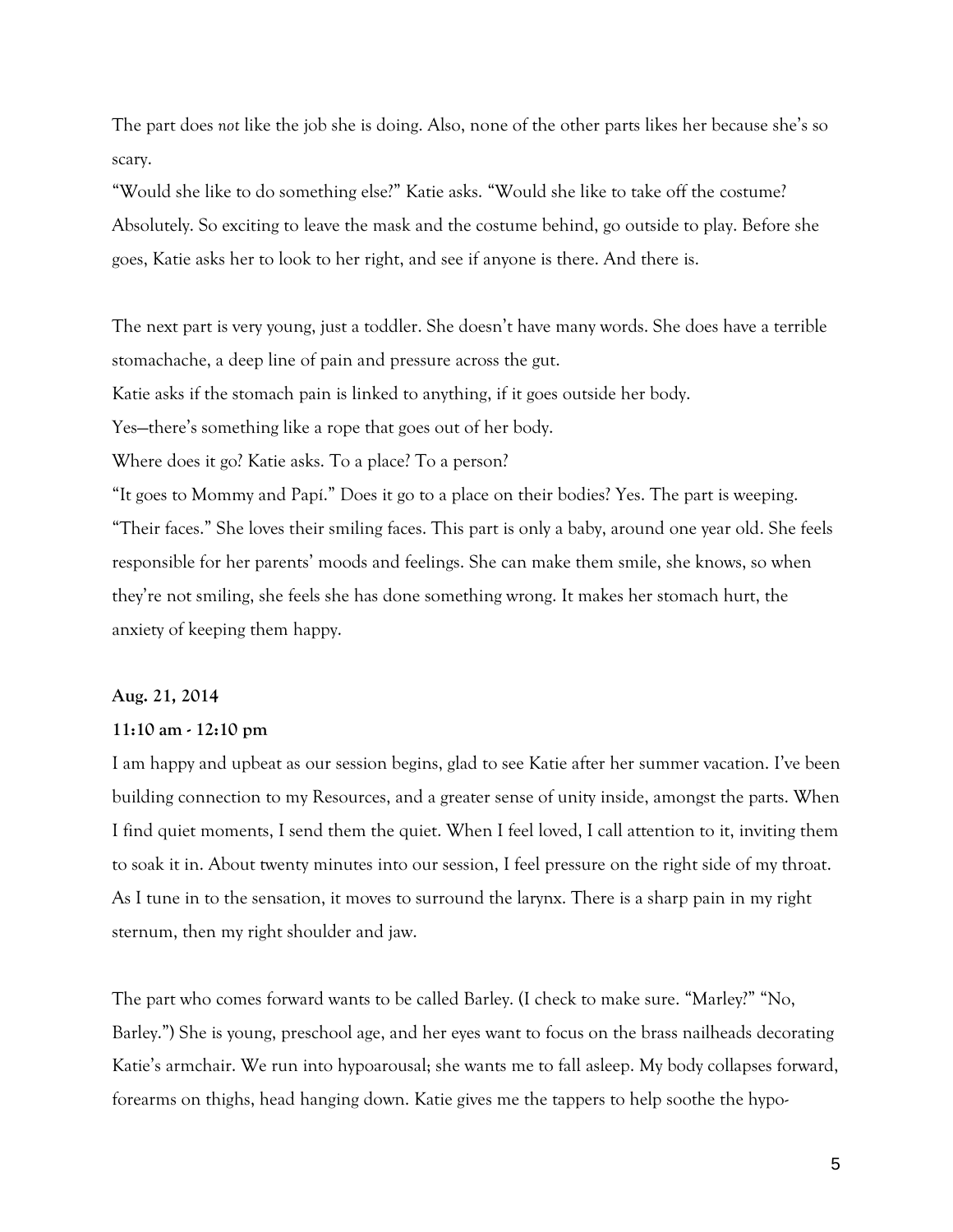aroused part. It is hard to get any words from her. When she speaks, it's a high-pitched, babyish voice.

Katie asks Barley to look to her right, and see if anyone is there with her. She looks up and to the right. There's a white light, round, and high, like a face but fuzzy. Katie says we can put a glass wall up between us and the white face, so we can still see it, but it can't hurt us. Barley asks if the face-person can see her. Katie says no—but who's standing there? Barley pauses for a breath. She doesn't want to say, but she thinks it's Mommy. She feels a dark heat pouring up, from her waist up to her face, like she might throw up or pass out. "Fall asleep," she says. Something's telling her to "fall asleep."

Katie asks if Barley knows about grown-up Olga-Maria. She shakes her head; she had not known we were grown-up. Katie asks, does she want a friend to be with her? Or does she want to go somewhere?

She wants to go outside, away from the Mommy face. She wants to run into a big, green meadow. As soon as she pictures open parkland, Barley feels much better; the heat and nausea dissipate. Katie says the Mommy face is actually just another part of me, doing a job, and we're going to talk to her now. Barley is content to stay outside.

This new part is holding a cutout photo of Mommy's face glued onto a stick. She lifts it high so it looks as tall as Mommy. Her job is to memorize what grown-ups tell us to do, and remind us of the rules so we can be really good. This part speaks in first person singular, but refers to the Tribe as plural.

Katie says the part doesn't have to hold the mask anymore, if there's something else she'd rather do. She tosses off the mask and runs outside to play with Barley, saying that this was a dumb game. She's glad it's over. This "job" she's been doing was clearly not her idea. She says if she wanted to play pretend, she would be a kid, a girl in a story, a princess—not a srict grown-up.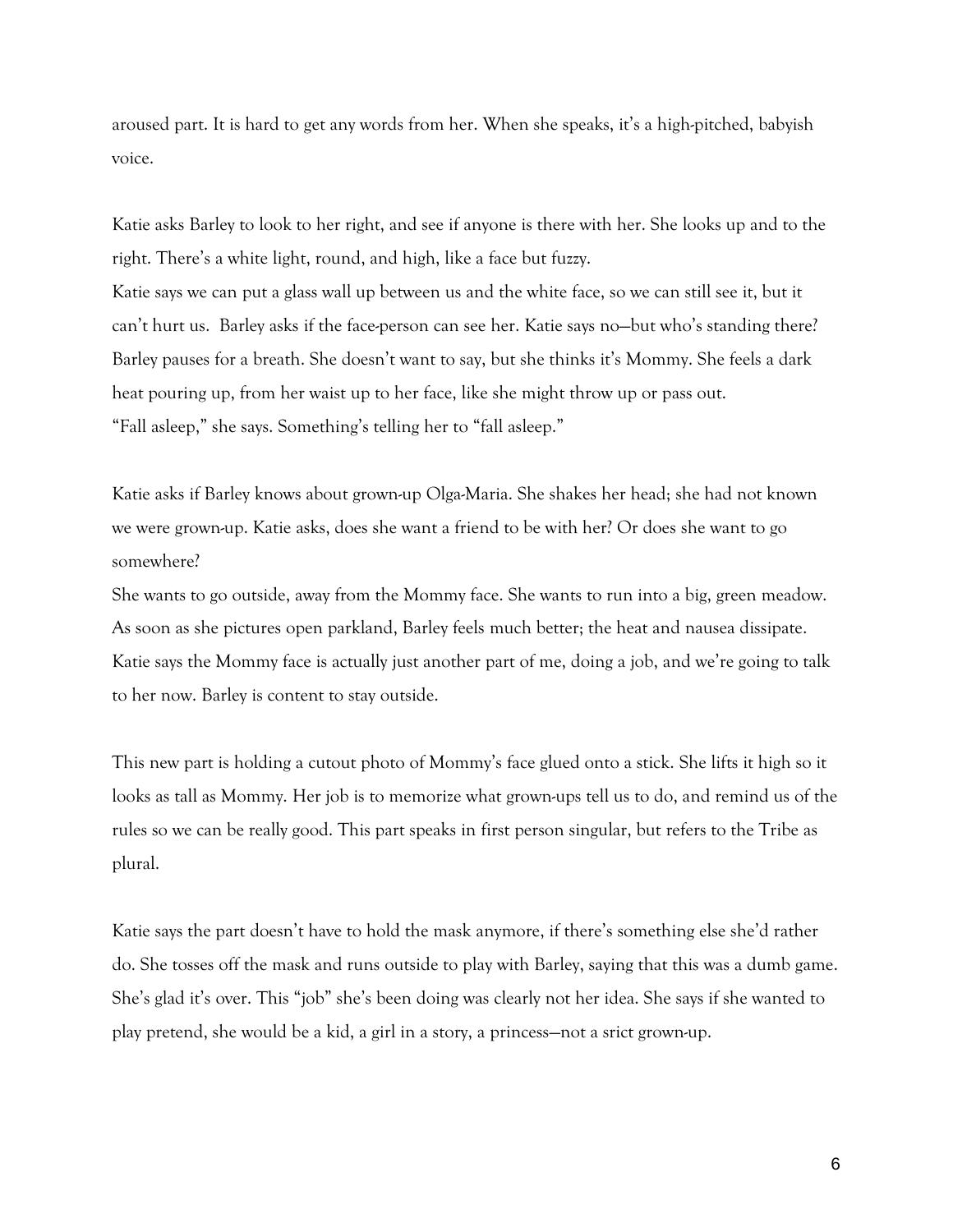With these two parts resolved, Katie and I go back to the somatic sensations. My sternum develops a sharp pain on the upper right side.

The part giving me this sharp pain manifests with a new eye gaze, a distinct head position, and facial expression. She is frowning, angry at having to hold feelings and opinions back from Mommy. She thinks Mommy would say that she is pouting—but she insists that's not true. This part is older, around twelve. She is aware of and in contact with other parts. As she begins to feel heard and accepted by Katie, she lifts her head and makes eye contact, talks directly to her. This one feels "sick of Mommy misjudging" her and putting her in a box, limiting her self-expression. The pressure in my sternum resolves into several colors, red and purple and dark pink. The colors are boxes of emotions, stacked on shelves, like in a shop. This storage space goes back and widens a little behind the sternum.

"What size do you need? We've got all kinds of stuff in the back," she jokes, smiling now. She is pleased with her clever solution.

"Why do the feelings have to go in boxes?" Katie asks.

Because, Mommy says:

"We've had enough crying." "Don't be so dramatic." "Put a smile on your face, right now." "You need to calm down, young lady." "Pull yourself together." "If you're going to cry, we're going back home." "Go to your room and come back when you are ready to be part of this family again."

Even when this part has feelings Mommy can respect as legitimate, she says: "You're going to have to put that feeling away somewhere… You have to find somewhere to put that." So she made a shoe shop for her emotions.

Katie asks, what would happen if we didn't keep our feelings out of Mommy's way? The part says Mommy would ignore her for a few hours, or maybe the rest of the day, send us to our room. "So, she would abandon you," Katie says.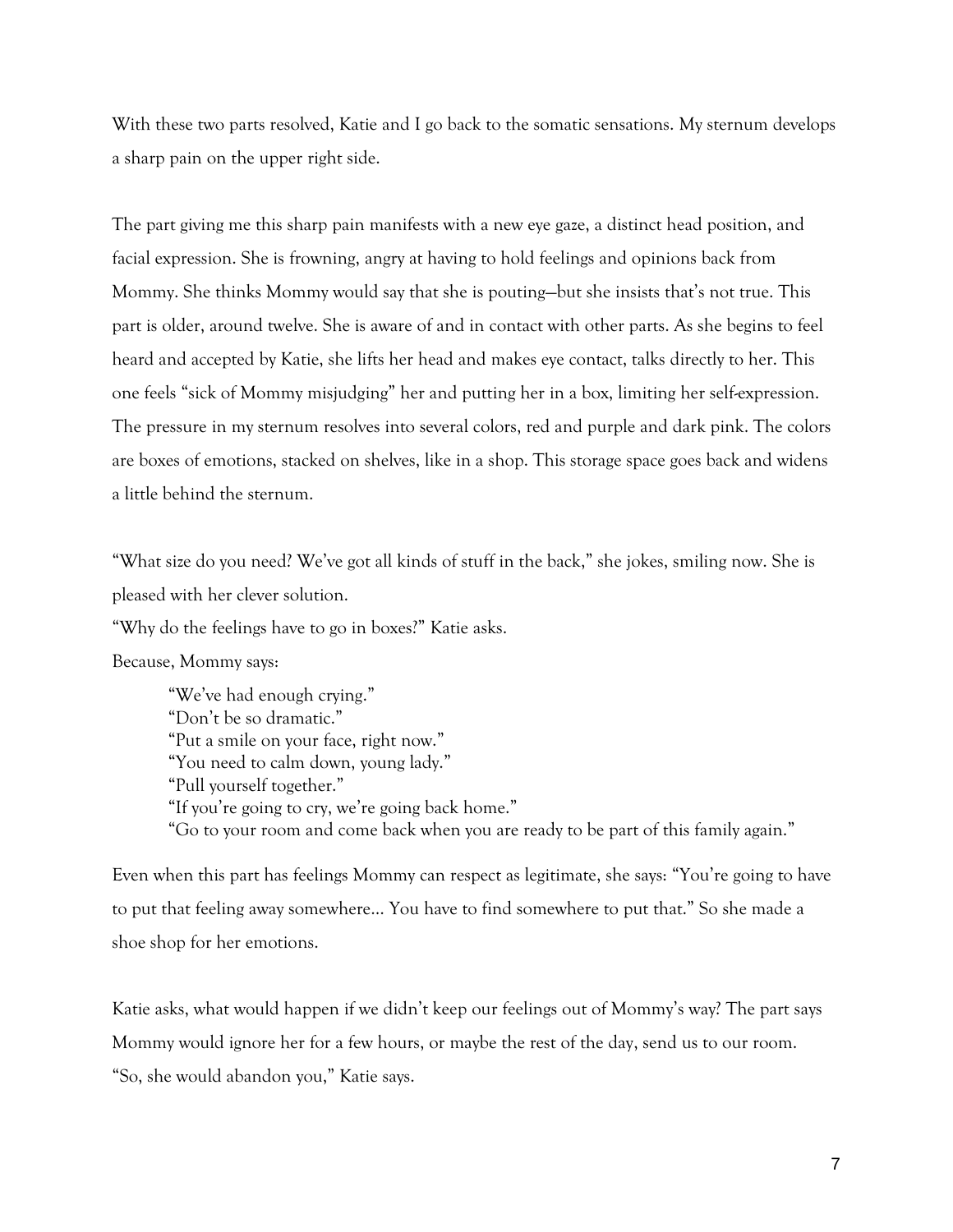"No!" The part rushes to Mommy's defense. "Mommy couldn't handle the intensity of my emotions, my artistic temperament. And she must have thought I needed to learn to manage my feelings, as a life skill."

"Where was Papí?" Katie asks. He was travelling, or working, doing on carpentry in the basement, listening to music. Absent, essentially. Certainly not on the field of battle. Not riding in to rescue me. If he did get drawn into the conflict between me and Mommy, he took her side. If I was angry, or crying, he would spank and isolate me: "I'll give you something to cry about."

Katie asks me to reflect again. "What does that mean, if he always takes Mommy's side? Who's on your side?"

No one. No one is on my side.

"Not even you, right? You've said before that even when your brother has done something wrong, you intervene to keep him from getting punished. You take your brother's side, even when he's upset you."

It's true. No one is on my side. Not even me.

#### **Friday Oct. 24, 2014**

#### **1:10-2:10 pm**

It has been a rough two weeks—lots of physical "interference," mostly in the throat, but also headaches and stomach pain, intensely violent dreams. Katie offers me tappers or music. I pick music, for a change. I turn it down low: piano, with rainwater in the background. I tell Katie I want to focus on the stomach pain. I really want to figure it out, so I can get it to stop. "Well, *someone* wants to figure it out," Katie says.

I suddenly realize there's a part that's come forward, a manager part, who likes to help and *really* likes to have answers. She thinks everything has an answer, and belongs in a category. And I suddenly recognize her—she's my eight-year-old self who is a page at the public library. I decide to call this part Saraswati, after the Hindu goddess of writing, music, devotion—and libraries.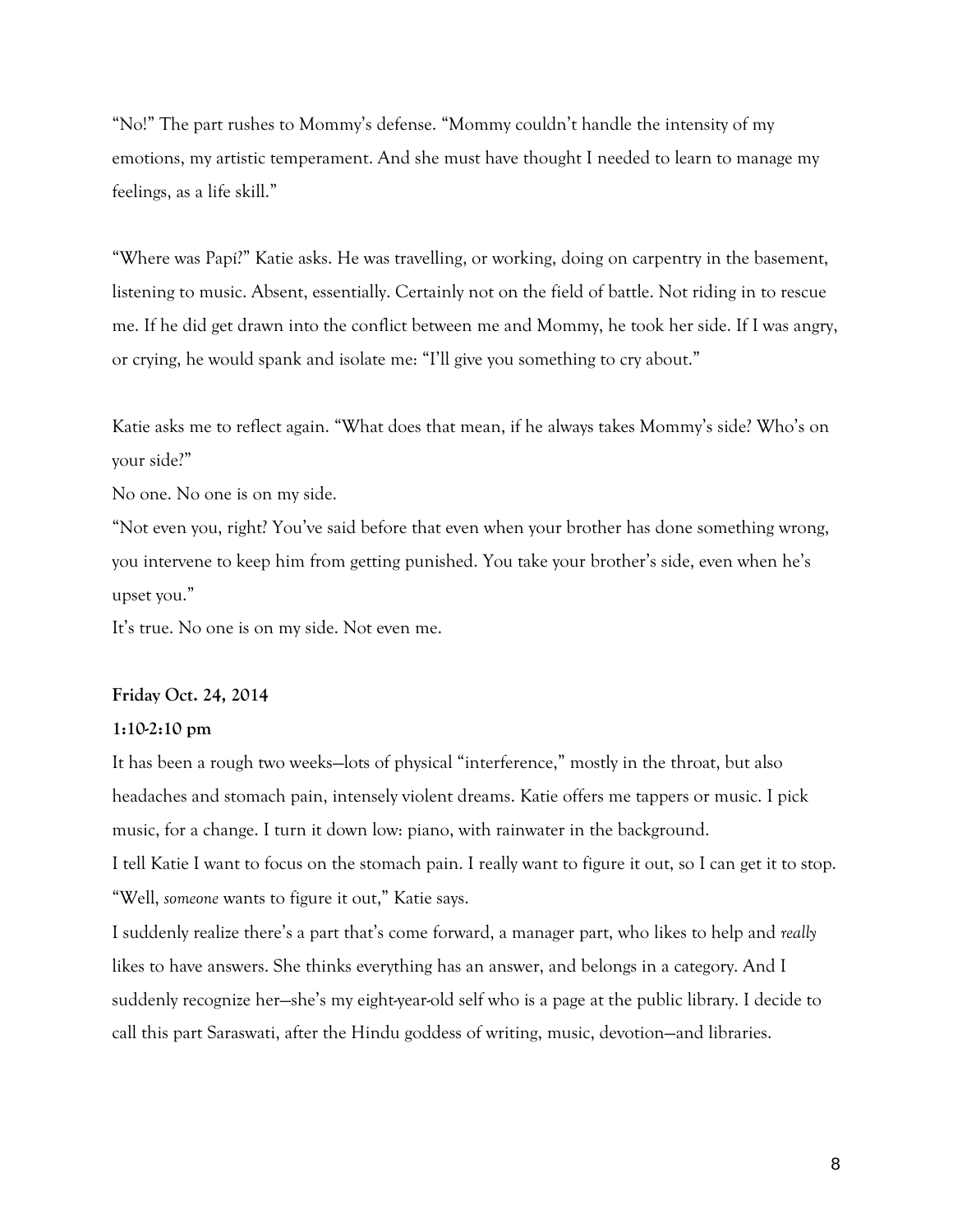Katie wants Saraswati to know she can take a break from working, maybe go somewhere, wherever she'd like, with anyone she wants.

She's happy here, she says, and I tell Katie.

Suddenly, I want to switch to the tappers. The music now has chirping crickets and crashing waves and it's too complicated. Katie says we don't need to switch. But I'm struggling. "It's hard to think at the same time; it's hard to try not to listen to the music," I tell her. "Is it really?" Katie asks. It seems she doesn't believe me. That irritates me, and the music starts to irritate me more. Sensations start moving around my body, itches and twitches. There's a sharp pain in my right ankle, pressure in the temples that seems to intensify right and left with the music; throat, chest, heart, right thumb.

Suddenly there is a hard line of pain running horizontally across my abdomen. Katie invites me to listen to it. What does the stomach pain say? It starts to pulsate, and grow stronger. A second part has presented herself.

It seems to say, "You're not good," I tell Katie, or "You're not good enough," or "Not good in the right way."

Katie says, "Okay. I'm going to repeat those. Which one feels like the right message?" "Not good in the right way." Tears come.

The part explains she doesn't fit in with other kids, doesn't like what they like. She can't figure out how to please them. Grown-ups will come out and tell you, over and over, what they want. But kids will just laugh when you don't intuitively understand.

"Do the Resources want to say something to this little part?" Katie asks. No, they can't think of anything.

Katie asks if she can say something to this part. Katie says something, but it's muffled. I push the headphones back from my ears.

"Could you say that again? I couldn't hear you."

Katie asks what happened.

"Your voice went low and I couldn't hear you over the music," I tell her. But she won't repeat it.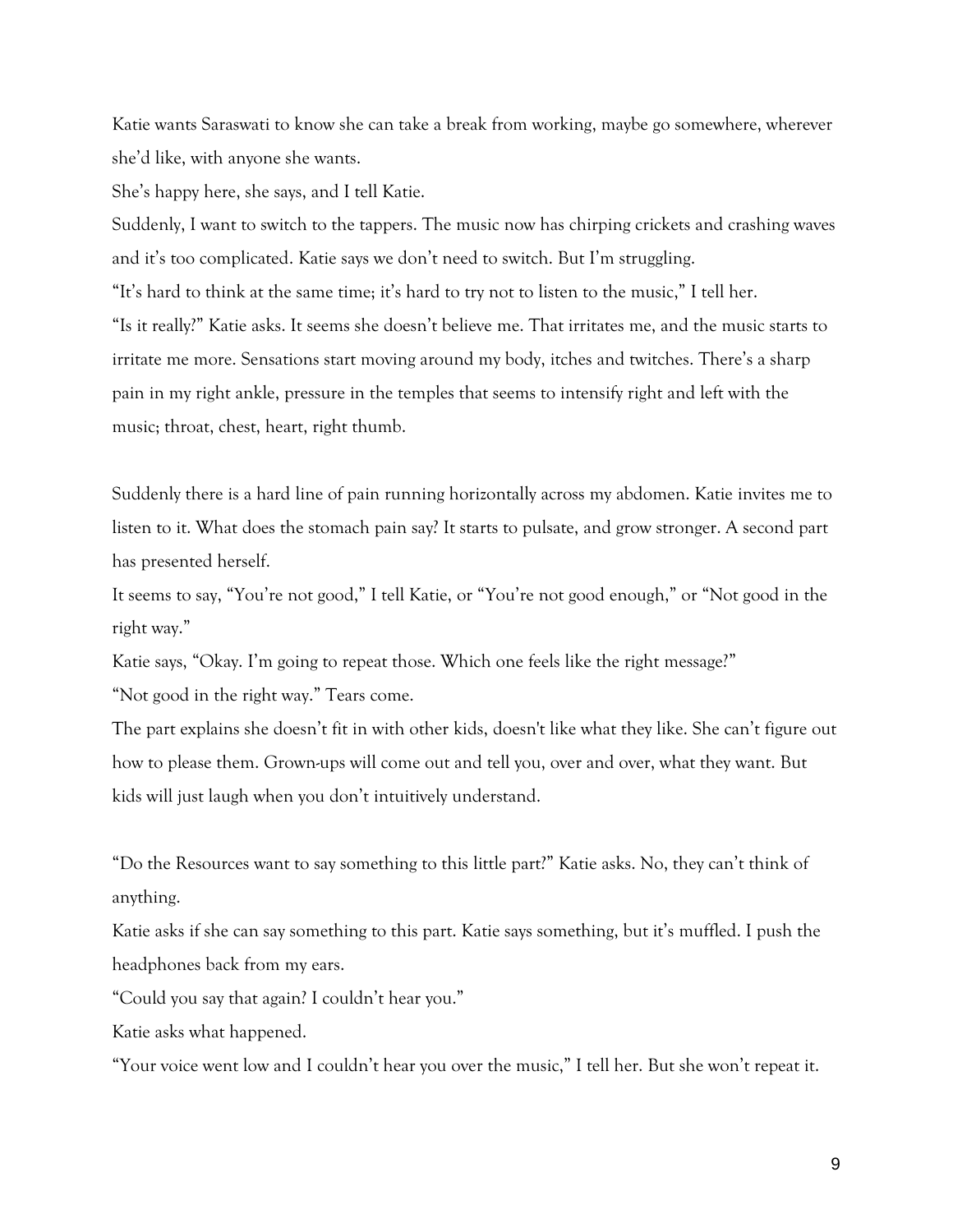"What happened?" Katie asks again. I start to feel sleepy. Apparently, we've encountered a part who uses sleep to protect a triggered exile. And somehow, she has kept me from hearing what Katie wants to say to Saraswati.

It takes a few breaths, but I start to connect with the sleepy part. I decide to call her "Maya"— the Hindu goddess of illusion. Maya herself is not sleepy: she is always on the job, which is to cloak some of my emotional memories to keep me from being overwhelmed.

Maya is twelve, and *hates* being a kid; she doesn't trust grown-ups at *all*. They come in and make announcements, make changes without asking you, and disrupt everything you've worked for. They ruin everything, she insists. She's just learned our family is moving from Virginia to Florida in a matter of weeks, and she is terribly upset. Maya doesn't like change, and now everything is going to change. Going up to middle school was going to be hard enough here, with her friends. Now, she'll have to start all over, and she is sure it will be awful.

Katie wants to know if Maya can find comfort anywhere. Does she believe in any spirits or angels or ancestors who might watch over her, help her feel safe and loved as all this change takes place? Maya thinks *No*, at first, but then, she remembers the angels in the streetlights.

"We're always scared to be in the car after dark," a new part tells Katie in a sweet, young voice. "So we scrunch down on the seat so our head is on the arm part of the door and our feet are pushed up against the baby's seat." I remember this clearly, and realize this part must be six or seven if my brother is in a car-seat. "That way, no one can see us, and we can't see the other cars." "That sounds like a good idea," Katie says.

"Then, all we see is the streetlights going by overhead. And if you squint your eyes a little, the street lights stretch out like wings—they reach the hood of the car, and help it go down the road, until the next one reaches out, and then next one. They mark the path and keep you safe. As long as the angels are touching the car, it won't crash, and no one will crash into you, and no one will try to break in and grab you out of the car."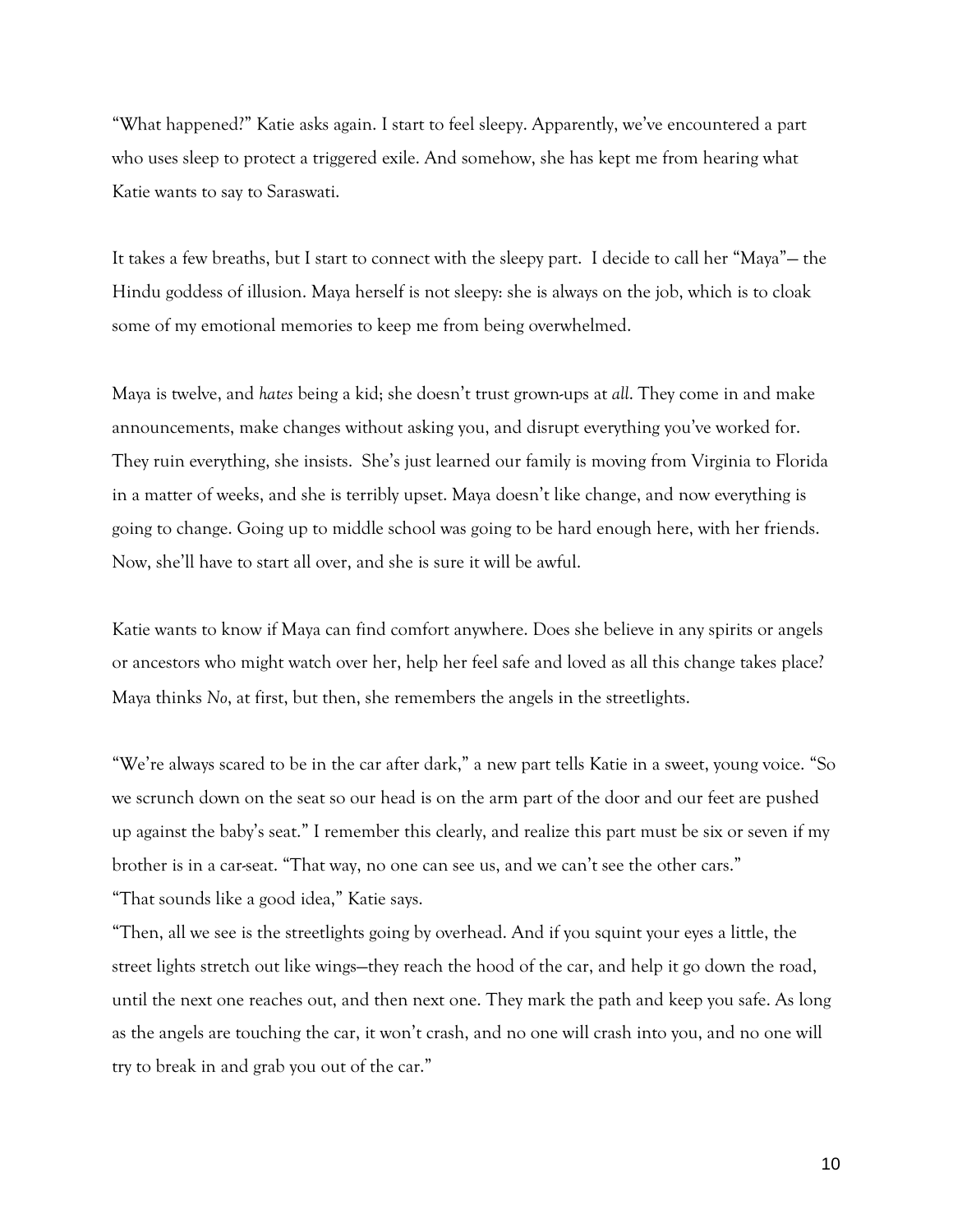Once the younger part has reminded Maya of this potential source of comfort, she steps back. "Maybe the angels are still there even in the daytime," Maya thinks out loud. "They're just invisible."

"Lots of things that are real are invisible," Katie says. I remember St. Exupéry: "What is essential is invisible to the eye."

# **Friday, November 7, 2014**

## **11:10 am-12:10 pm.**

Katie's been at a conference, and is excited about what she's been learning. I'm curious because I've run up against a lot of resistance this week or so, mostly pressure in my throat and serious heartburn. I've tried to work with them on my own, but it's been a challenge.

We use the tappers to connect with that resistant part in my throat and upper chest, and find a sad, teary feeling in the lower side of my cheeks. Maya shows up again to put me to sleep; my head wants to nod. I look up instead, out the window at the late morning sun, on yellow leaves.

Katie encourages me not to meet resistance with resistance. I let my head fall, my gaze drop to the darkest spot in her leaf-design carpet. A swirl of deep brown leaves and stems converge by her right foot. And I don't fall asleep. I just fall deeper into the sadness in my throat and cheeks. I find I can connect to this part and her pain. I get the image of a dark well, so deep you can't see the bottom. There might not be one. *If I go down there, I might never come back*, she says; *I might lose myself in the dark.* 

Katie checks in with me. I tell her this part, who wants to be called Astrid, believes feelings aren't supposed to last longer than a few minutes. But her sadness doesn't go away that fast. Astrid knows this is more than even twenty minutes of sad. So she doesn't know what to do. The feelings might pull her into the depths.

Katie notices Astrid feels alone in her grief, like she doesn't have any tools or resources. We ask the Resources to come sit with Astrid by the well. Other parts want to come around, too, about a